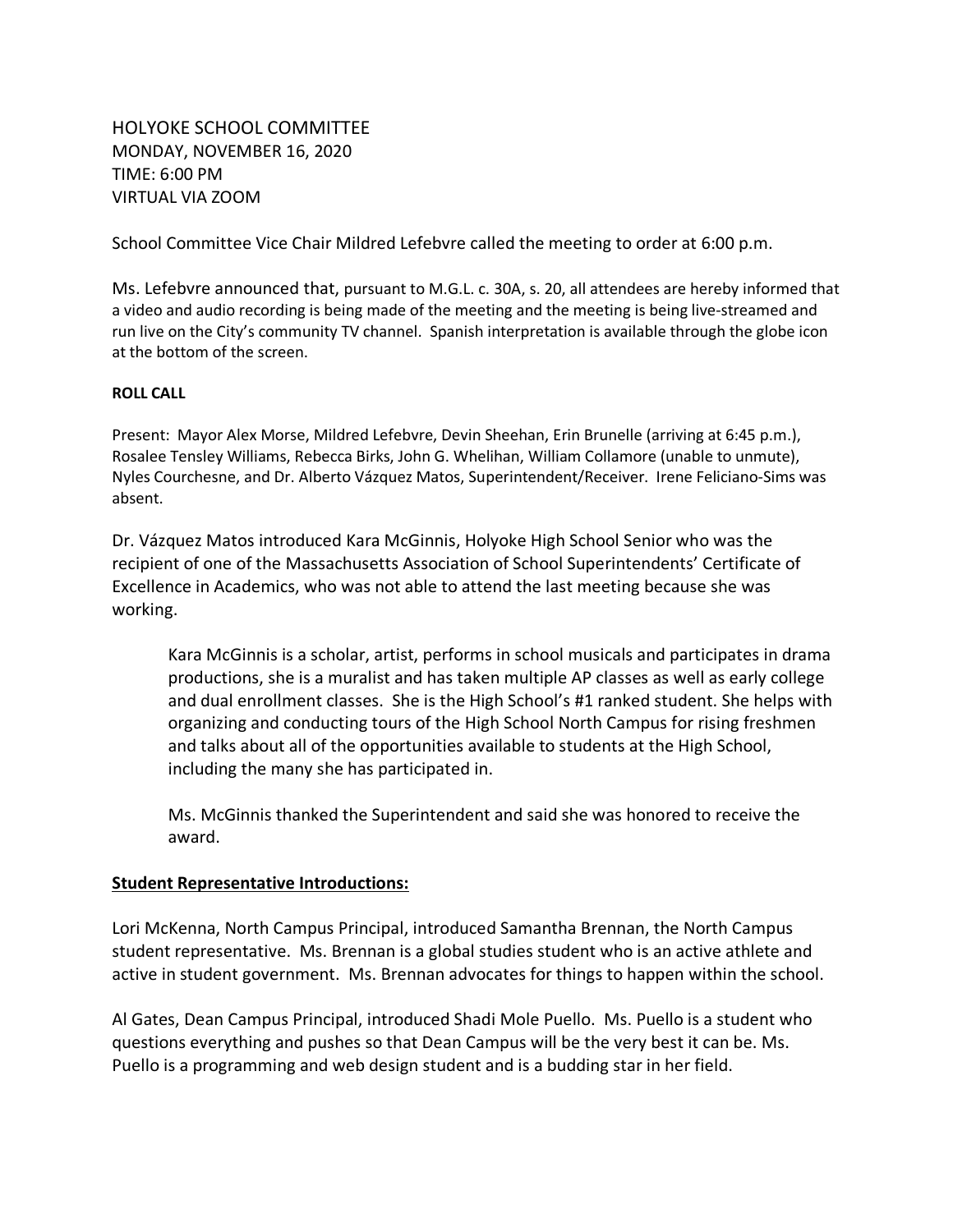Devin Sheehan stressed the importance of the role of the student representatives. Both Mr. Sheehan and Mayor Morse were student representatives when they attended Holyoke High School. Massachusetts General Laws include language mandating student representatives on school committees. Student Representatives are truly a voice for students at the schools. Representatives should freely bring up issues, concerns, and questions at the Committee table. Holyoke has had some dynamic representatives in the past that have had a real impact on the work of the Committee.

Ms. Brennan told members that the North Campus has a Squadlympics during G block where teachers and students go head to head with trivia, to add a bit of fun into the day.

Ms. Puello reported that Dean Campus is working on after school support for students. There are 50 students who can attend, but they are hoping to be able to get more students to attend in person because many students have difficulty accessing work remotely.

## **PUBLIC COMMENT**

None

# **COMMUNICAITONS AND REPORTS**

# **MCAS and ACCESS Testing 20-21 Update**

Dr. Vázquez explained that DESE shared guidance with school districts related to MCAS and ACCESS testing. The plan is for in-person assessment administration for both MCAS and ACCESS. The district has begun planning a testing schedule for in-person testing.

Valerie Annear, Chief of Academics, talked about the planning that is underway. The High School window is fast-approaching. Dr. Mahoney and his team are planning what the schedule will look like. It's important that grades 11 & 12 come in first so that they have the opportunity to earn their competency determination.

There is planning underway to ensure that all accommodations are implemented for assessment.

The Grades 3-8 assessment schedule will be in April and May, and the hope is that schools are back in person by then.

Currently, all EL students in grade K-12 have to take the ACCESS assessment in person. The District's ESL Director will work with schools to help develop a plan to meet students' needs and to maintain appropriate social distancing and other protocols.

Health and safety are being considered first, and foremost. All safety protocols will be in place.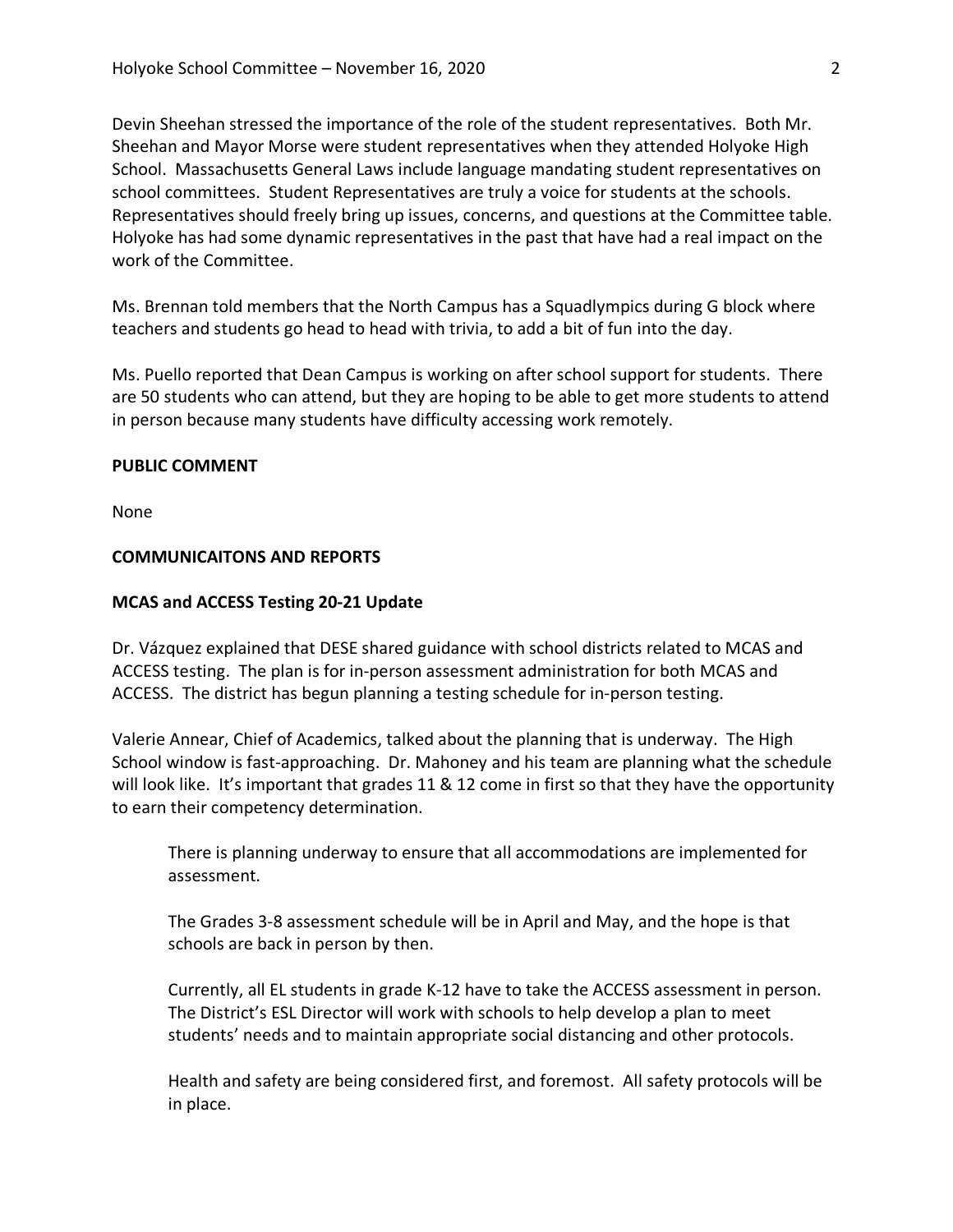Transportation will be provided to students who are eligible, including bus passes for High School students.

Devin Sheehan asked that a copy of the presentation be sent to the members of the School Committee as it was not included in the packet.

He questioned the use of bus passes for High School students and whether that would be safe for students. PVTA does not require any sort of distancing or safety protocols on their buses. He expressed concern about the safety of students who have to go into school to complete state-mandated assessments being on public bussing as a method of school-sponsored transportation. If those same students were on district-contracted vehicles, at least there is the possibility of conducting contact tracing, should that be necessary, which would not be possible on PVTA buses.

Dr. Mahoney agreed with the concerns. The High School team has not yet met with Anthony Soto and his team to think through the transportation piece.

Dr. Vázquez said it is challenging to fund transportation and staffing to get students back into schools for this testing and this concern is the same for a hybrid schedule for getting students back into school.

Mrs. Birks said adding this kind of stress to students, families and teachers around taking a test is unconscionable in the middle of a global pandemic. Holyoke's data around Covid is not conducive to bringing students and staff back into schools. Families should be informed that they have the right to opt out of these tests.

Mr. Whelihan said transportation has been coming up as a planning concern for months. Everyone knows busses will need to be provided. He was not in favor of the district sponsoring PVTA usage for students at this time.

Mr. Sheehan noted that DESE is moving forward with testing because they are required to by accountability standards from the USDOE; no change can be made in those requirements until the federal government acts.

Erin Brunelle joined the meeting at 6:45 p.m.

Ms. Brunelle expressed concern about asking, and certainly about expecting, families to send their children into school buildings to take a state assessment. This is absurd. The buildings are not safe for children. It is unfair to put this kind of pressure on families, on staff, and on students. Doing this would set students up for failure and set families up for serious illness.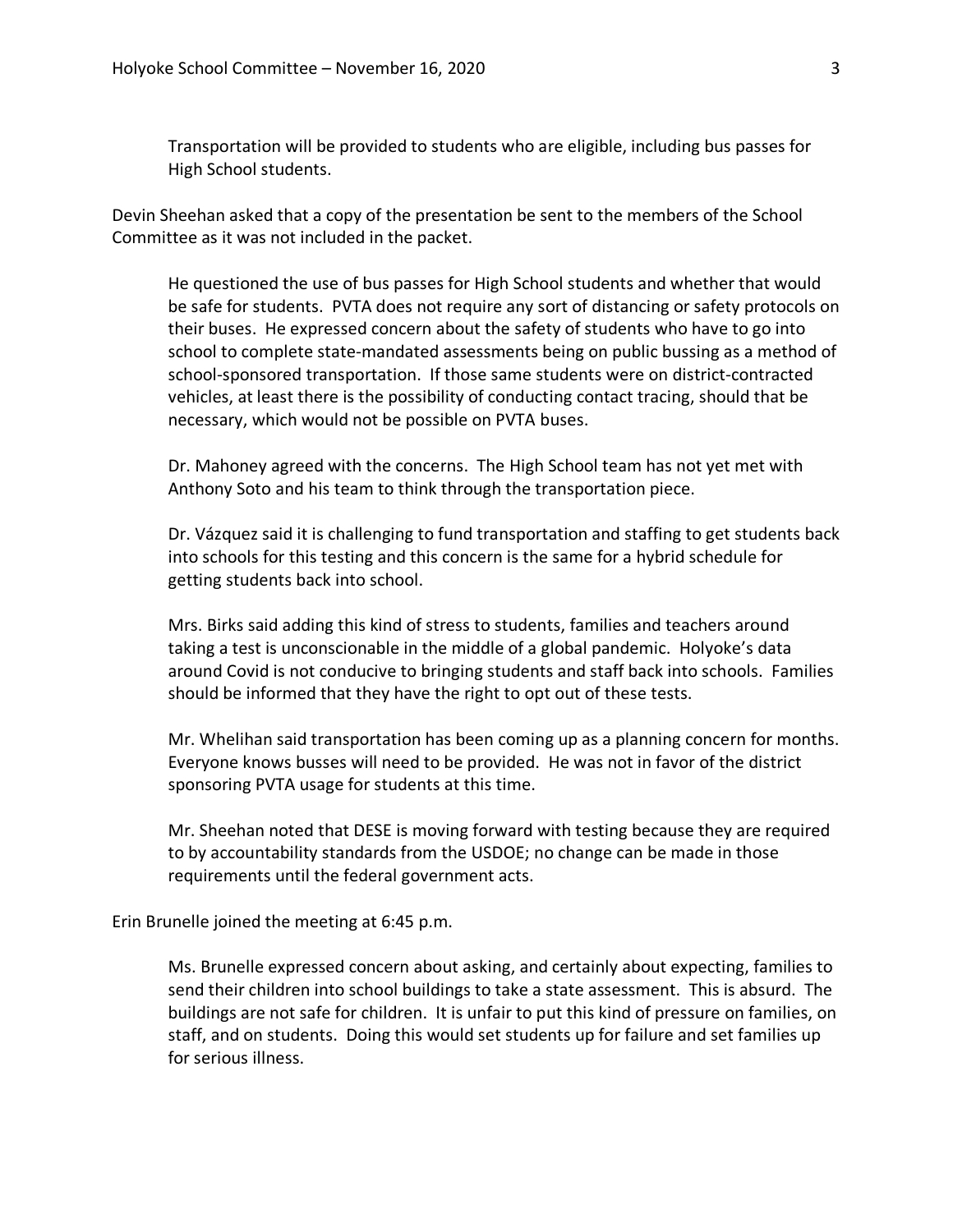The time of folks at central office could be better spent planning other things than planning for something that will very likely not happen, and especially not safely, in January.

MOTION: Ms. Brunelle made a motion, seconded by Mr. Whelihan, to send a communication to local legislative representatives, and DESE, urging them to delay MCAS testing for 2021. The motion carried on a roll call vote. (Mayor Morse-yes, Ms. Lefebvre-yes, Mr. Sheehan-yes, Ms. Brunelle, Ms. Tensley Williams-yes, Mrs. Birks-yes, Mr. Whelihan-yes, Mr. Collamore [unable to unmute], Mr. Courchesne-yes.)

Ms. Brunelle thanked district administration for their efforts in attempting to comply with mandates coming from the state.

Mr. Sheehan said that to offer these tests in the height of Covid season is wrong. If a child misses ACCESS testing this year, that child will not be tested again until next year, and so would remain in EL programming, whether or not that child belonged there. There should be a push to at least offer a second sitting of ACCESS later in the spring.

### **School Food Program Update**

Dr. Vázquez told the Committee that the district continues to provide meals at 6 different sites, from 12:00-2:00 p.m. on Mondays, Wednesdays and Fridays. Breakfast, lunch, snack, and dinner are offered to all families. Meal participation is at about 20%

At the last school committee meeting there was significant feedback on the quality and portion size of meals. The district quickly started to strategize and respond to those concerns. Mr. Soto and his team created a project plan to increase participation and quality of food while operating under the remote model.

Anthony Soto talked about not having the opportunity to gather student and parent input this year around the food program. He and his team are committed to strategize this year to find ways to make the menus more appealing while staying within USDA guidelines.

Principals have been tasked with identifying students that would want to participate in an advisory group that would meet a few times this year to discuss and consider menus for the upcoming year.

There is also consideration of tapping into the parent groups that are established. There is intention to meet with them to get feedback.

There is a bi-weekly meeting with a group that focuses on food insecurities and resources in Holyoke. That group has provided feedback on the project plan, such as partnering with the Housing Authority in order to reach groups of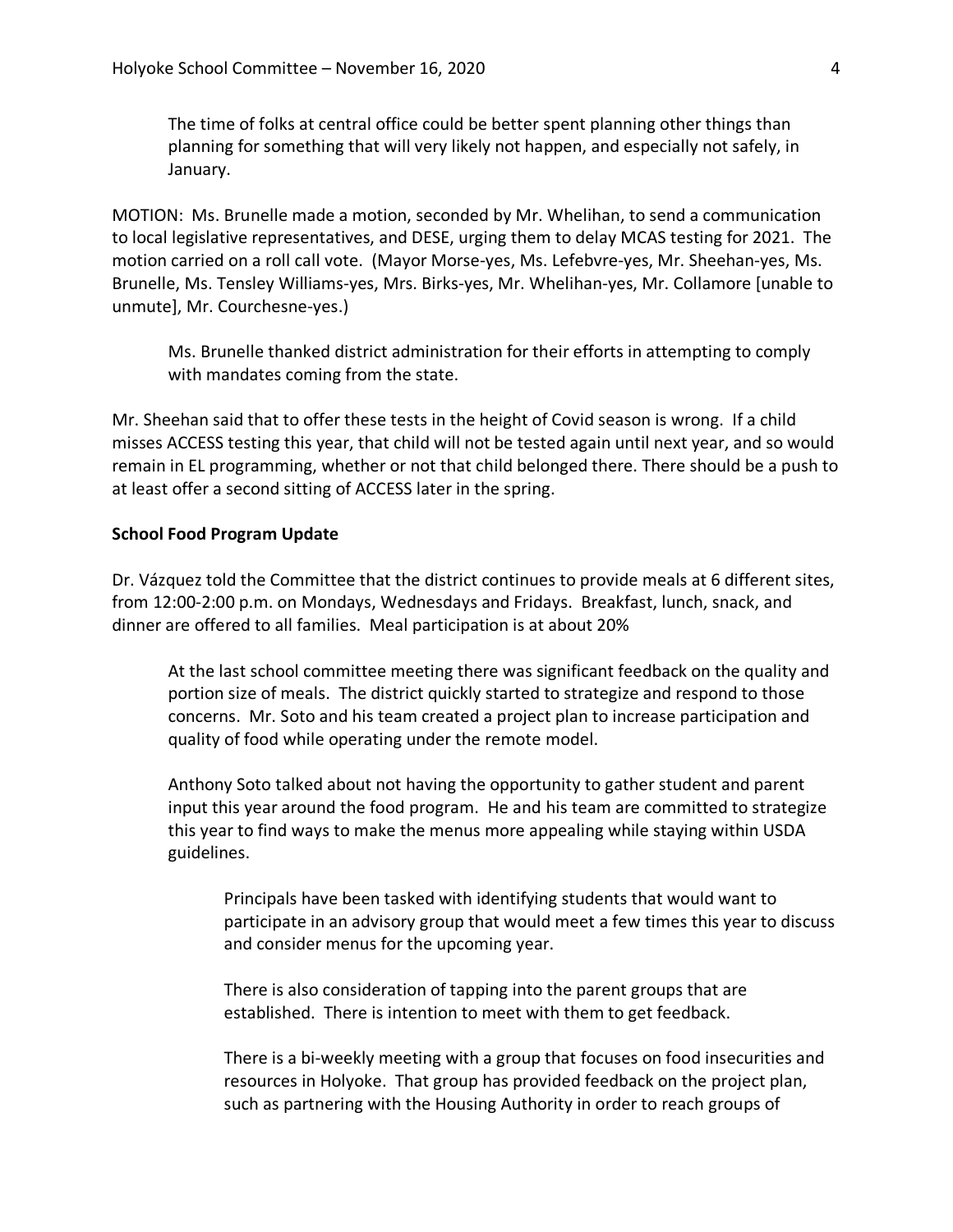students in specific locations, and other ways to reach families who can't get to food distribution sites.

Mrs. Birks said that nothing has changed in the meals students and families are receiving. Students are still getting beef jerky as a protein. Two days ago, families received fish tacos which consisted of frozen fish sticks in a taco shell, and that was the meal. That is the food going home to families. As a parent, she finds that impossible to accept. That food is not being eaten; it's being thrown away. The district is spending money on food that is not being eaten. Essentially, money is being spent on food that is inedible. Everyone agreed at the last meeting that no one at the table would feed their children beef jerky, yet Holyoke's children and families are still getting beef jerky as a dinner protein. She has seen the food going home from Sodexo to families in Springfield and they are getting real food. The food Holyoke is sending home does not come close to what families in Springfield are getting.

Progress is just not happening fast enough. The district cannot continue to give families such low quality food. It is time to look at what money is being spent on. Money is being wasted on the food that has been and is being purchased. She knows the district is trying, but people need to try harder.

Ms. Brunelle said it is not okay to send this kind of food home for Holyoke students and families. This district has a contract with a vendor and that vendor needs to provide families with food that is edible, at the very least. That vendor, its nutritionist, and meal planners need to be held accountable. Everyone is dealing with the same pandemic. It's time to stop making excuses and start doing better for Holyoke families. Today is the day to do better.

Mr. Sheehan said this conversation with Sodexo has been ongoing for some time. The conversation last month was not a new conversation. Some districts seem to get some things and Holyoke gets something different. He applauds Sodexo for some of the capital investments and other efforts they have undertaken over time. However, this conversation about providing food that children will eat is not new.

Ms. Lefebvre said she has not heard that other communities are serving beef jerky because that's all they could get and so they ordered enough to last nearly a year. The beef jerky could be offered as a snack, but not as a dinner meal protein. She asked if the profit being made on food service could be reinvested in higher quality food for students (first), and families (if possible), rather than investing in equipment purchases. Mr. Soto responded that he is putting together a plan to do just that and Ms. Lefebvre asked how long it would take to put that plan together. This has been an ongoing conversation for over two years. She asked if it would take another two years to see that kind of plan implemented. Ms. Lefebvre wants to be sure that Holyoke's children are treated equitably and not differently, and not just being given food that will have to do because they are black and brown children living in poverty.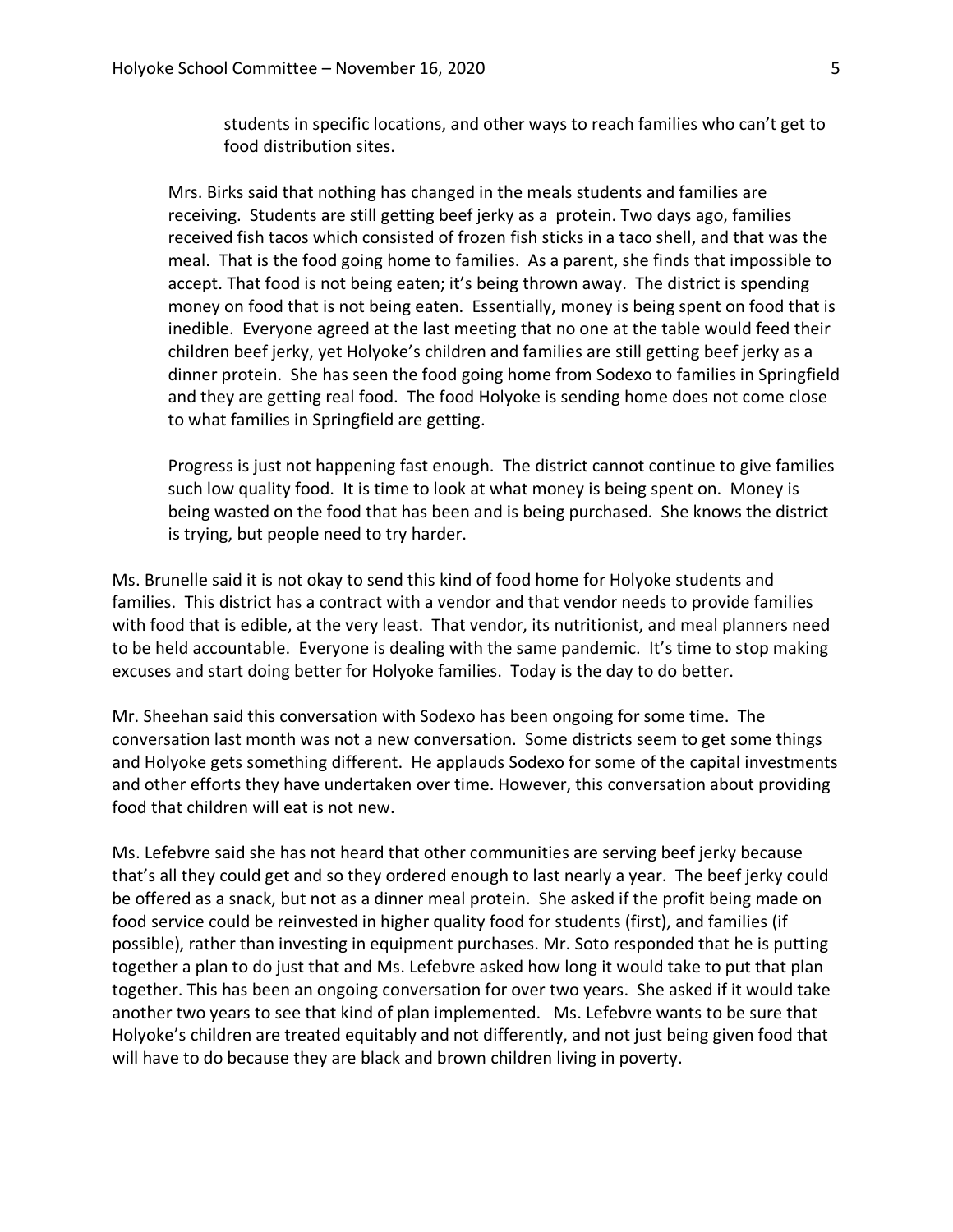Mr. Sheehan said he reached out to a number of districts and was not able to find another one that had similar supply chain issues that Holyoke had or one that switched out proteins the way Holyoke did.

Mrs. Birks said the contract needs to be looked at. Sodexo provides food services to other districts and those districts are not facing the same issues that Holyoke is facing.

Ms. Brunelle said the district should be able to ask Sodexo if there were the same issues in other districts and how it was handled there so that the question about whether Holyoke children are getting served equitably or not can be considered. She asked if the Committee could get that kind of report from Sodexo prior to the next meeting.

Mrs. Birks made suggested a motion so that the committee could receive weekly updates on the progress being made in efforts to get better food in the homes for students and families. This will allow committee members to have appropriate information to update families when they get calls or emails asking what's happening with the food services in the district.

Dr. Vazquez replied that is not within the purview of the School Committee. After clarification, he suggested that Ms. Lefebvre communicate with him directly as to what the Committee would like to receive so he can work with his staff on providing information.

Mr. Sheehan said he is not typically in favor of updating administration with requirements to provide reports. Sam Garcia sends updates up from the superintendent routinely so updates could be included as available.

Mrs. Birks said she would like the committee to be updated on a regular basis, without taking up half a school committee meeting. The updates do not need to be information or data heavy, but should provide information on progress that has been made.

## **COVID Update**

Dr. Vazquez reported that, with the new matrix developed by DESE, last week, including Holyoke, there were 40 communities in the red and this week there are 63 communities in the red.

As of 10-14-20 Holyoke's average daily incidence rate was 13 per 100,000 (8 per 100,000 would put a community in red status.)

Total number of cases in Holyoke is 1,221.

The school district has had 75 cases over the past 14 days.

Holyoke's test positivity is 2.58%.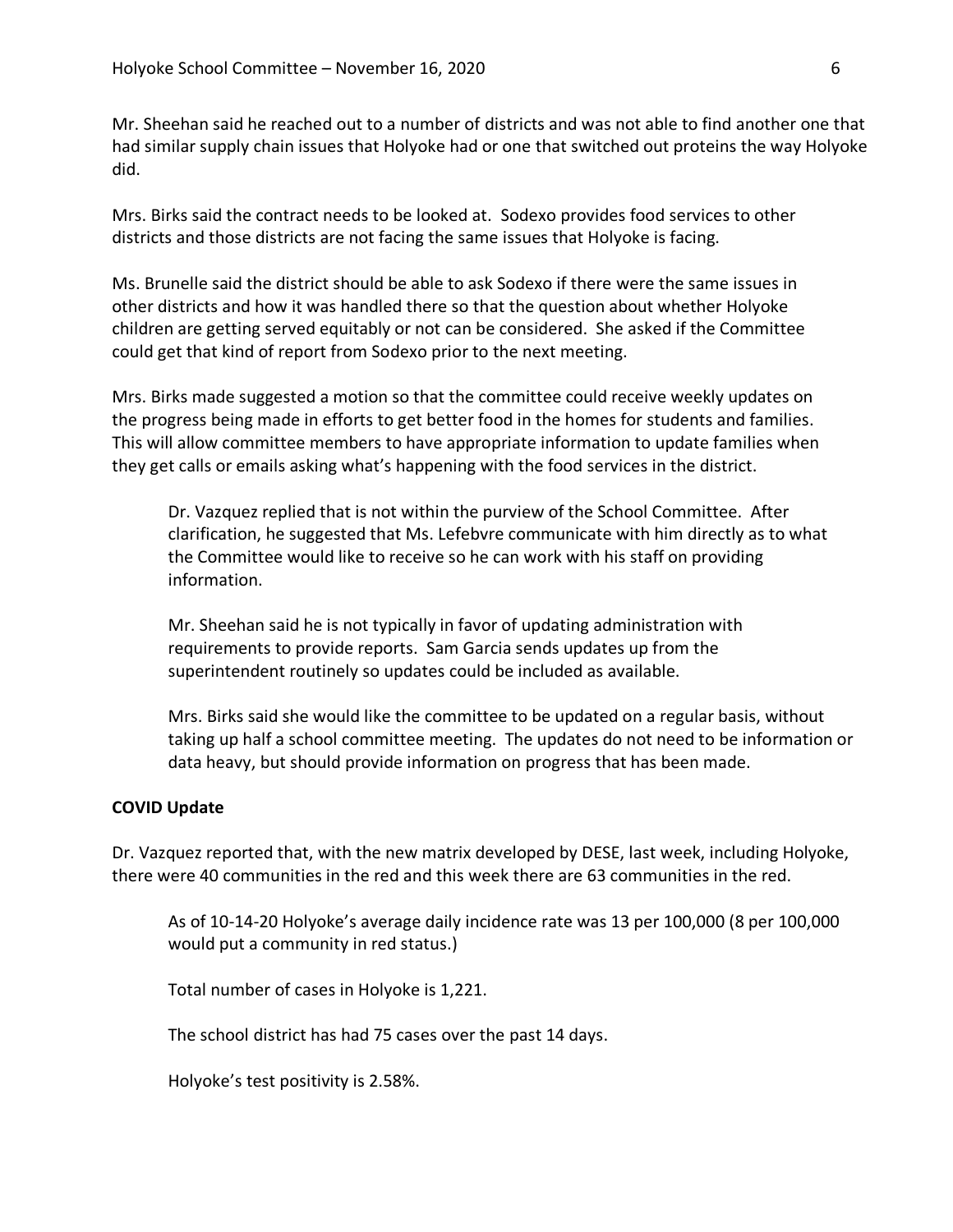As of 10-14-20 there has been an increase in positive cases since school resumed. The majority of cases are remote student learners. There is no evidence of transmission of in-person cases.

Districts are expected to prioritize in-person learning across all color-coded categories unless there a suspected in-school transmission, in accordance with DESE guidance.

Cynthia Carbone, Nursing Supervisor, said that the district will have in-school testing available. BynaxNOW is an antigen test. It is a nostril swab. Within 15 minutes the school nurse will be able to give the family or employee an idea if the test is positive or not. School nurses will be trained on testing and communication protocols. There is additional COVID related information on the Nursing and Wellness page on the HPS website.

Mr. Courchesne asked what the participation rate is currently for remote learners. He has heard from a number of parents about different concerns.

Dr. Vázquez said remote learners have approximately 88% attendance rate at this time. Certainly, both parents and students are challenged with remote learning. There are parents who want in-person learning and parents who do not want in-person learning for their children.

There was a lengthy discussion about COVID safety protocols both within the district, and generally.

### **Superintendent's Communications**

Dr. Vázquez told the Committee that the DPAC will be at 6:00 p.m. on November 17<sup>th</sup>. Link to meeting can be found on the Holyoke Update or on the HPS website.

SEPAC will meet on November  $18<sup>th</sup>$  at 6:00 p.m. and the link can also be found in the Holyoke Update and on the website.

#### **NEW BUSINESS**

#### **Minutes of Meetings**

#### Regular Meeting of August 17, 2020

MOTION: Mr. Sheehan made a motion, seconded by Mr. Courchesne, to adjourn. The motion carried on a roll call vote. (Lefebvre-yes, Sheehan-yes, Brunelle-yes, Tensley Williams-yes, Birksyes, Whelihan-yes, Collamore-yes, Courchesne-yes.)

## **ONGOING BUSINESS**